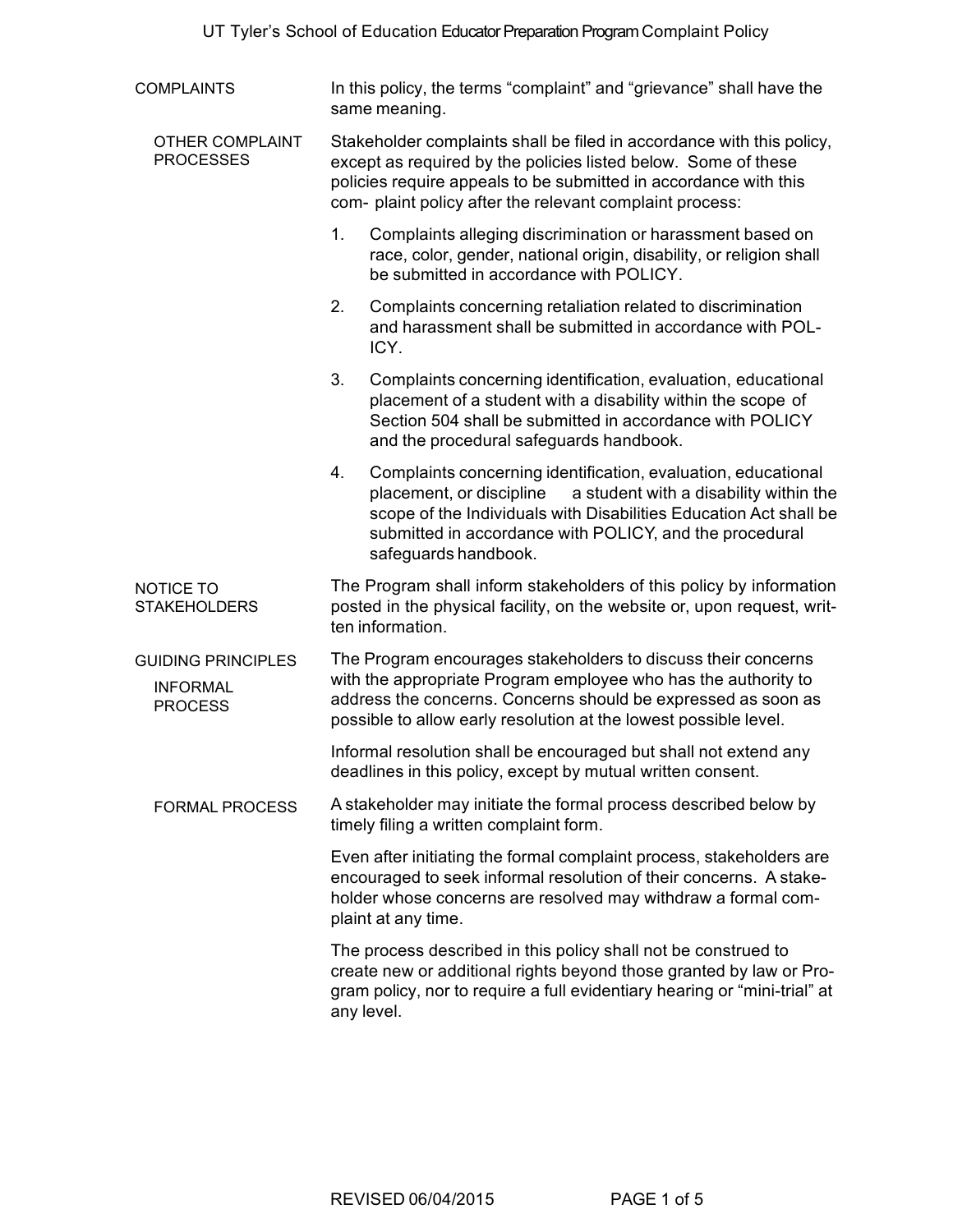FREEDOM FROM RETALIATION **GENERAL PROVISIONS** FILING SCHEDULING CONFERENCES RESPONSE DAYS REPRESENTATIVE CONSOLIDATING **COMPLAINTS** Neither the Program nor any Program employee shall unlawfully retaliate against any stakeholder for bringing a concern or complaint. Complaint forms and appeal notices may be filed by hand-delivery, by electronic communication, including e-mail and fax, or by U.S. Mail. Hand-delivered filings shall be timely filed if received by the appropriate Program employee by the close of business on the deadline. Filings submitted by electronic communication shall be timely filed if they are received by the close of business on the deadline, as indicated by the date and time shown on the electronic communication. Mail filings shall be timely filed if they are postmarked by U.S. Mail on or before the deadline and received by the appropriate Program employee no more than three days after the deadline. The Program shall make reasonable attempts to schedule conferences at a mutually agreeable time. If a stakeholder fails to appear at a scheduled conference, the Program may hold the conference and issue a decision in the stakeholder' absence. At Levels One and Two, "response" shall mean a written communication to the stakeholder from the appropriate Program employee. Responses may be hand-delivered, sent by electronic communication to the stakeholder's e-mail address of record, or sent by U.S. Mail to the stakeholder's mailing address of record. Mailed responses shall be timely if they are postmarked by U.S. Mail on or before the deadline. "Days" shall mean Program business days. In calculating time lines under this policy, the day document is filed is "day zero." The following business day is "day one." "Representative" shall mean any person who or organization that is designated by the stakeholder to represent the stakeholder in the complaint process. The stakeholder may designate a representative through written notice to the Program at any level of this process. If the stakeholder designates a representative with fewer than three days' notice to the District before a scheduled conference or hearing, the Program may reschedule the conference or hearing to a later date, if desired, in order to include the Program's counsel. The Program may be represented by counsel at any level of the process. Complaints arising out of an event or a series of related events shall be addressed in one complaint. A stakeholder shall not file separate or serial complaints arising from any event or series of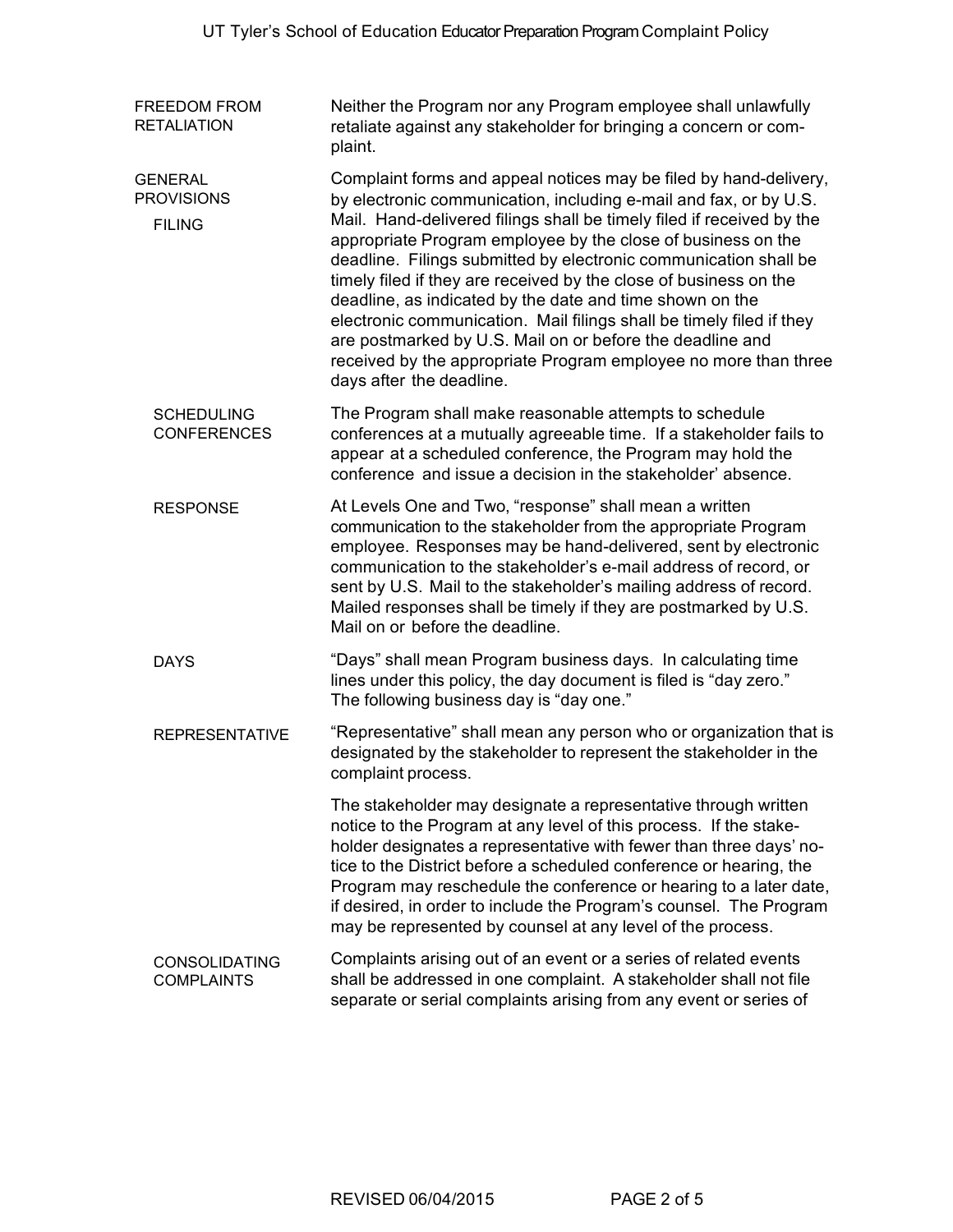events that have been or could have been addressed in a previous complaint.

UNTIMELY FILINGS All time limits shall be strictly followed unless modified by mutual written consent.

> If a complaint form or appeal notice is not timely filed, the complaint may be dismissed, on written notice to the stakeholder, at any point during the complaint process. The stakeholder may appeal the dismissal by seeking review in writing within ten days from the date of the written dismissal notice, starting at the level at which the complaint was dismissed. Such appeal shall be limited to the issue of timeliness.

- COSTS INCURRED Each party shall pay its own costs incurred in the course of the complaint.
- COMPLAINT AND APPEAL FORMS Complaints and appeals under policy shall be submitted in writing on a form provided by the Program.

Copies of any documents that support complaint should be attached to the complaint form. If the stakeholder does not have copies of these documents, copies may be presented at the Level One conference. After the Level One conference, no new documents may be submitted by the support unless the stakeholder did not know the documents existed before the Level One conference.

A complaint or appeal form that is complete in any material aspect may be dismissed but may be refiled with all the required in- formation if the refiling is within the designated time for filing.

Complaint forms must be filed:

LEVEL ONE

- 1. Within 15 days of the date the stakeholder first knew, or with reasonable diligence should have known, of the decision or action giving rise to the complaint or grievance; and
- 2. With the lowest level Program employee who has the authority to remedy the alleged problem.

If the only Program employee who has authority to remedy the alleged problem is the Program legal authority or designee, the complaint may begin at Level Two following the procedure, including deadlines, for filing the complaint form at Level One.

If the complaint is not filed with the appropriate Program employee, the receiving Program employee must note the date and time the complaint form was received and immediately forward the complaint form to the appropriate Program employee.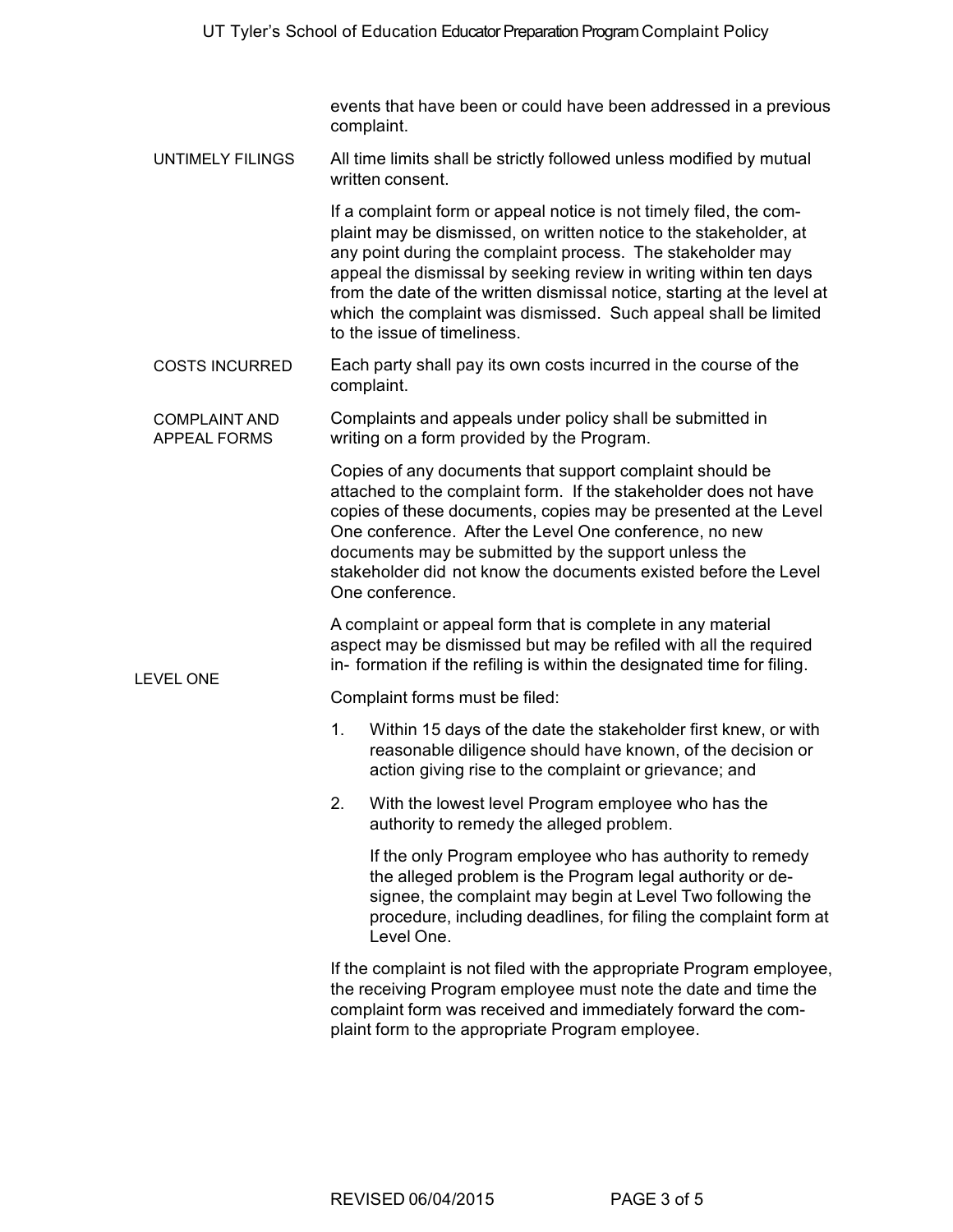The appropriate Program employee shall investigate as necessary and schedule a conference with the stakeholder within ten days after receipt of the written complaint. The Program employee may set reasonable time limits for the conference.

Absent extenuating circumstances, the Program employee shall provide the stakeholder a written response within ten days following the conference. In reaching a decision, the Program employee may consider information provided at the Level One conference and any other relevant documents or information the Program employee believes will help resolve the complaint.

LEVEL TWO If the stakeholder did not receive the relief requested at Level One or if the time for a response has expired, the stakeholder may request a conference with the Program legal authority or designee to appeal the Level One decision.

> The appeal notice must be filed in writing, on a form provided by the Program, within ten days of the date of the written Level One response or, if no response was received, within ten days of the Level One response deadline.

> After receiving notice of the appeal, the Level One Program employee shall prepare and forward a record of the Level One complaint to the Level Two Program legal authority or designee. The stakeholder may request a copy of Level One record.

The Level One record shall include:

- 1. The original complaint form and any attachments.
- 2. All other documents submitted by the stakeholder at Level One.
- 3. The written response issued at Level One and any attachments.
- 4. All other documents relied upon by the Level One Program employee in reaching the Level One decision.

The Program legal authority or designee shall schedule a conference within ten days after the appeal notice is filed. The conference shall be limited to the issues and documents considered at Level One. At the conference, the stakeholder may provide information concerning any documents or information relied upon by the Program employee for the Level One decision. The Program legal authority or designee may set reasonable time limits for the conference.

The Program legal authority or designee shall provide the stakeholder a written response within ten days following the conference.